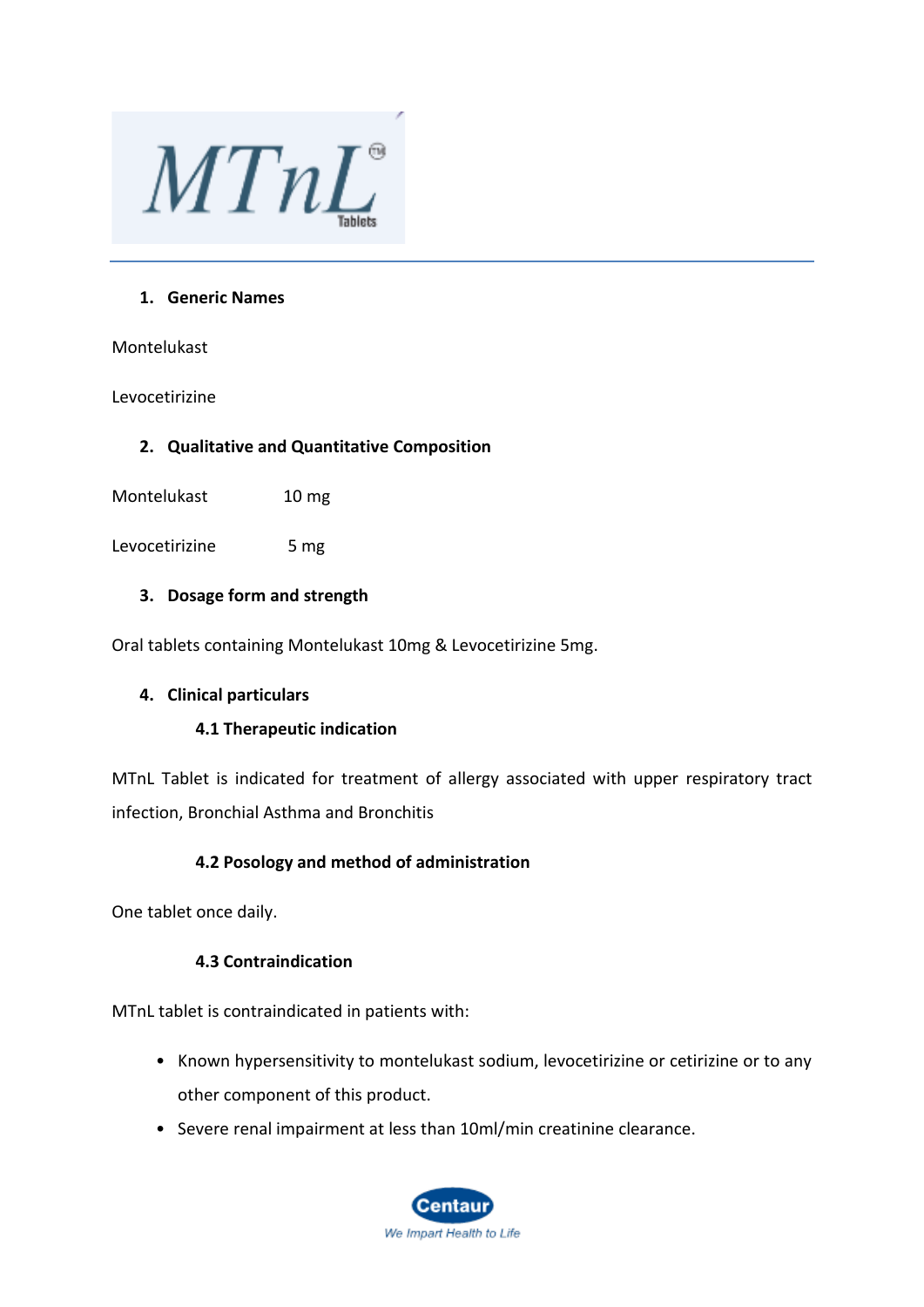• Patients with rare hereditary problems of galactose intolerance, the Lapp lactase deficiency or glucose-galactose malabsorption.

## **4.4 Special warnings and precautions for use**

- **•** In rare cases, patients on therapy with Montelukast may present with systemic eosinophilia, sometimes presenting with clinical features of vasculitis consistent with Churg-Strauss syndrome, a condition, which is often treated with systemic corticosteroid therapy. These events usually, but not always, have been associated with the reduction of oral corticosteroid therapy.
- **•** Patients should avoid engaging in hazardous occupation requiring complete mental alertness such as driving or operating machinery when taking levocetirizine. Precaution is recommended with intake of alcohol and in those who are on CNS depressants

#### **4.5 Drug interactions**

- MONTELUKAST
- $\checkmark$  In drug-interaction studies, the recommended clinical dose of montelukast did not have clinically important effects on the pharmacokinetics of the following drugs: theophylline, prednisone, prednisolone, oral contraceptives (norethindrone 1 mg/ethinyl estradiol 35 mcg), terfenadine, digoxin, and warfarin.
- $\checkmark$  Although additional specific interaction studies were not performed, montelukast was used concomitantly with a wide range of commonly prescribed drugs in clinical studies without evidence of clinical adverse interactions. These medications included thyroid hormones, sedative hypnotics, non-steroidal anti-inflammatory agents, benzodiazepines, and decongestants. Phenobarbital, which induces hepatic metabolism, decreased the AUC of montelukast approximately 40% following a single 10-mg dose of montelukast. No dosage adjustment for montelukast is recommended.
- $\checkmark$  It is reasonable to employ appropriate clinical monitoring when potent cytochrome P450 enzyme inducers, such as phenobarbital or rifampin, are co-administered with montelukast.

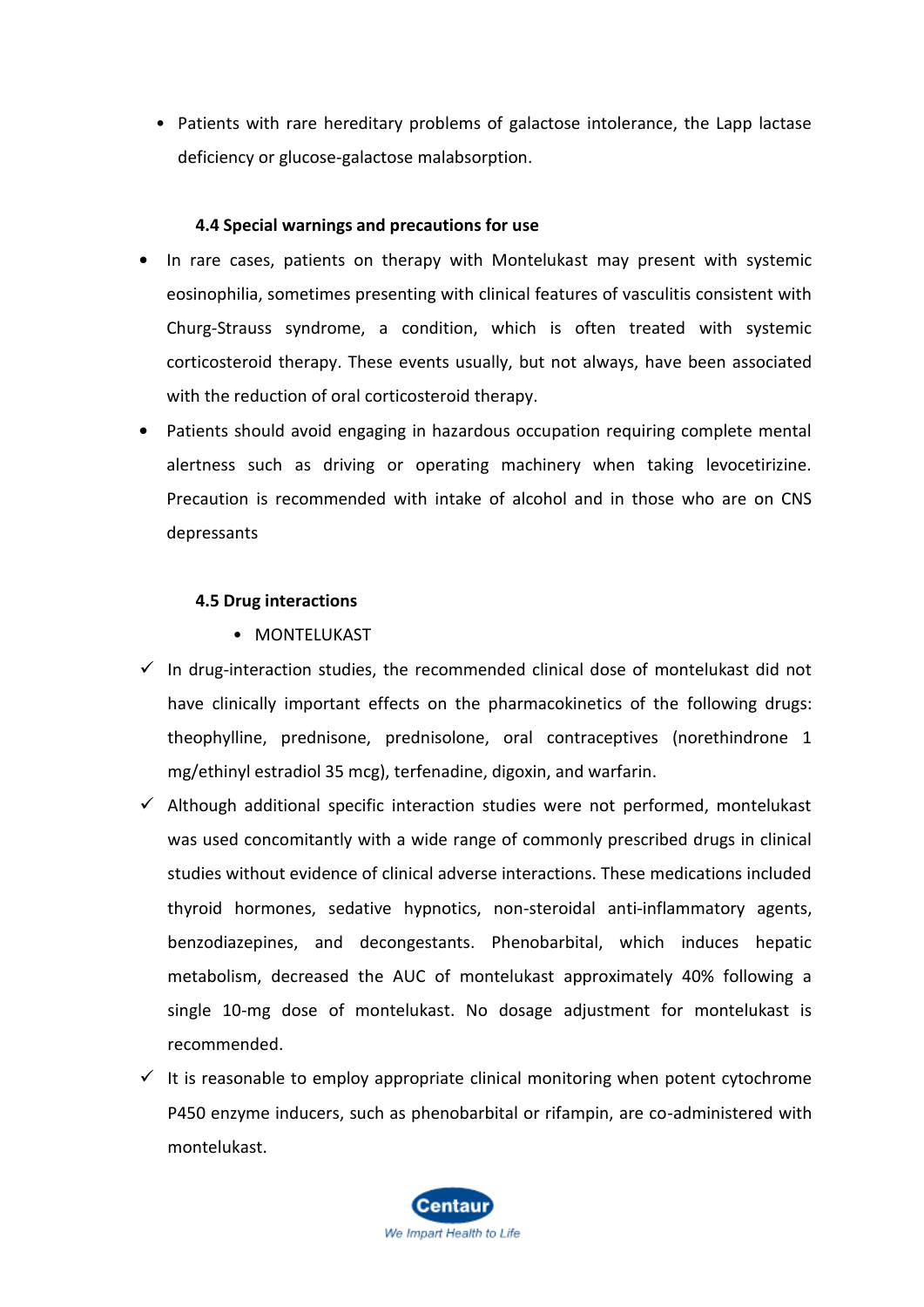#### **•** LEVOCETIRIZINE

- $\checkmark$  In vitro data indicate that levocetrizine is unlikely to produce pharmacokinetic interactions through inhibition or induction of liver drug-metabolizing enzymes.
- $\checkmark$  No in vivo drug-drug interaction studies have been performed with levocetrizine.
- $\checkmark$  Drug interaction studies have been performed with racemic cetirizine. Pharmacokinetic interaction studies performed with racemic cetirizine demonstrated that cetirizine did not interact with antipyrine, pseudoephedrine, erythromycin, azithromycin, ketoconazole and cimetidine.
- $\checkmark$  There was a small decrease (~16%) in the clearance of cetirizine caused by a 400 mg dose of theophylline. It is possible that higher theophylline doses could have a greater effect.
- $\checkmark$  Ritonavir increased the plasma AUC of cetirizine by about 42% accompanied by an increase in half-life (53%) and a decrease in clearance (29%) of cetirizine. The disposition of ritonavir was not altered by concomitant cetirizine administration.

#### **4.6 Use in special population**

• Pediatric: Montelukast: The safety of Montelukast 4-mg chewable tablets in pediatric patients aged 2 to 14 years with allergic rhinitis is supported by data from studies conducted in pediatric patients aged 2 to 14 years with asthma. A safety study in pediatric patients 2 to 14 years of age with seasonal allergic rhinitis demonstrated a similar safety profile. The safety and effectiveness in pediatric patients below the age of 12 months with asthma and 6 months with allergic rhinitis have not been established.

Levocetirizine: The safety and effectiveness of Levocetirizine in pediatric patients under 2 years of age have not been established. The effectiveness of Levocetirizine 2.5 mg once daily for the treatment of the symptoms of seasonal and perennial allergic rhinitis in children 2 to 6 years of age is supported by the extrapolation of demonstrated efficacy of Levocetirizine 5 mg once daily in patients 12 years of age and older and by the pharmacokinetic comparison in adults and children. In children 2 to 6 years of age the recommended dose of 2.5 mg once daily should not be exceeded.

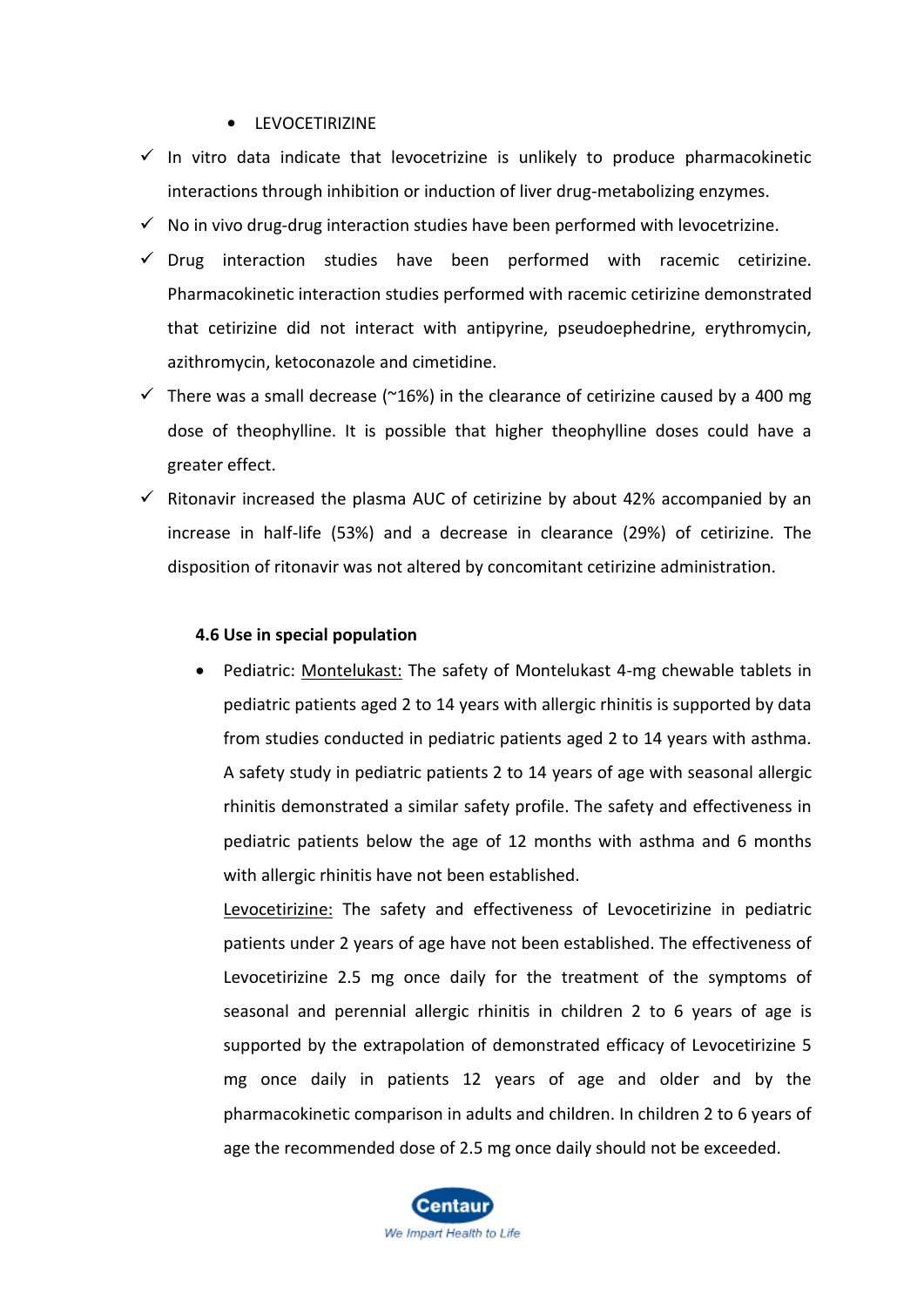• Geriatric: Montelukast: No overall differences in safety or effectiveness were observed between these subjects and younger subjects, and other reported clinical experience has not identified differences in responses between the elderly and younger patients, but greater sensitivity of some older individuals cannot be ruled out.

Levocetirizine: Clinical studies of levocetirizine for each approved indication did not include sufficient numbers of patients aged 65 years and older to determine whether they respond differently than younger patients. Other reported clinical experience has not identified differences in responses between the elderly and younger patients. In general, dose selection for an elderly patient should be cautious, usually starting at the low end of the dosing range reflecting the greater frequency of decreased hepatic, renal, or cardiac function and of concomitant disease or other drug therapy

- Liver impairment: As montelukast is mainly excreted through bile, caution is to be exercised while prescribing this combination in patients with impaired hepatic function.
- Renal failure: As levocetrizine is mainly excreted through urine, dosage adjustment may be required in patients with impaired renal function. Hence this combination should be used with caution in such patients.
- Pregnancy and lactation: There are no adequate and well-controlled studies of either montelukast or levocetrizine in pregnant women. Hence this combination should not be used during pregnancy. Since levocetirizine is excreted in breast-milk the combination is not recommended during lactation

# **4.7 Effects on ability to drive and use machine**

Patients should be cautioned against engaging in activities requiring complete mental alertness, and motor coordination such as operating machinery until their response to MTnL Tablet is known.

## **4.8 Undesirable effects**

**•** Montelukast

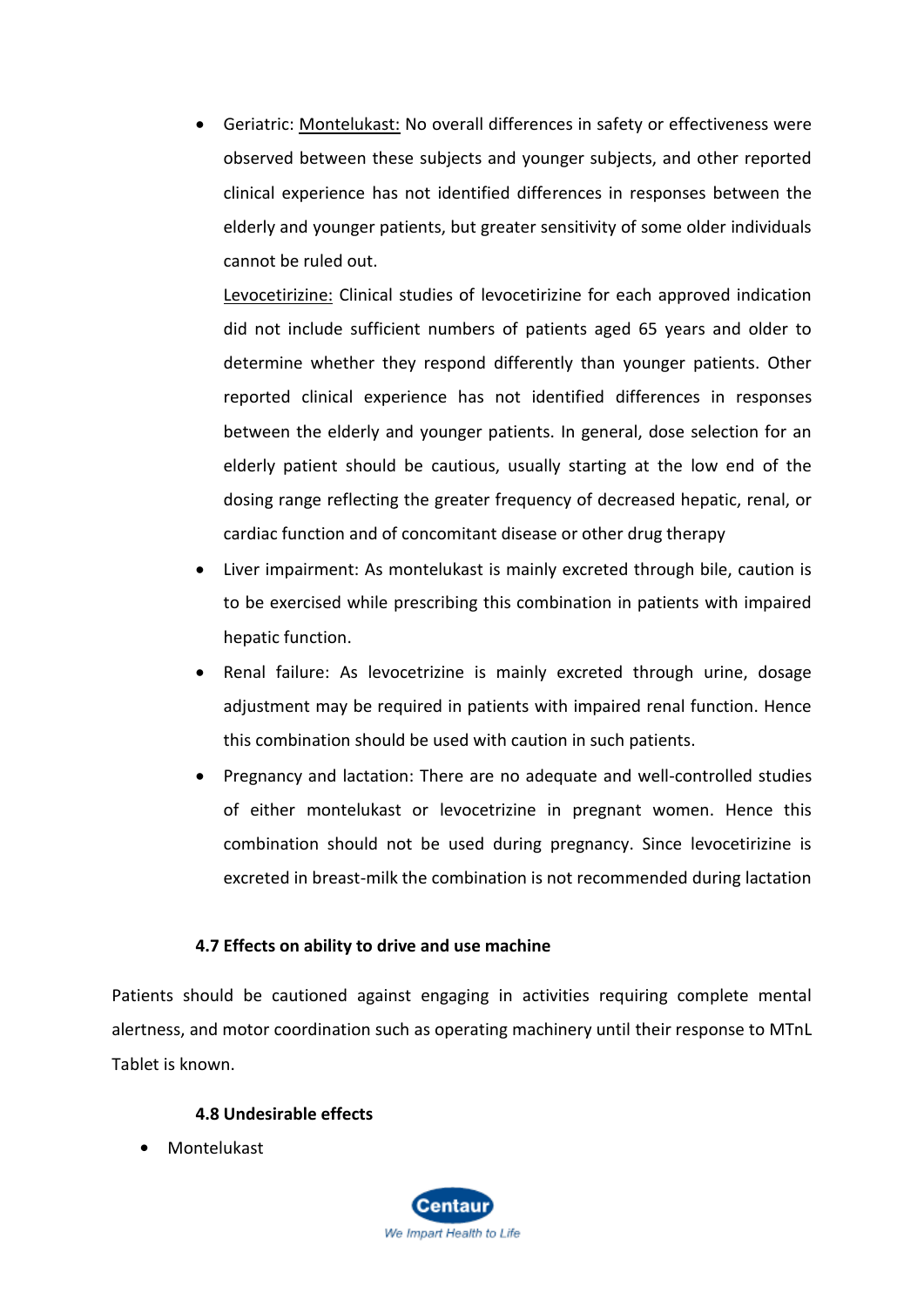Eosinophilia, Palpitations, Tachycardia, Vertigo, Visual impairment, Nausea , Vomiting, Dry mouth, Diarrhoea, Abdominal pain, Hepatic function abnormal, Decreased appetite, Arthralgia, Myalgia, Muscle spasms, Pain in extremity, Depression, Anxiety, Insomnia, Aggression, Suicidal ideation, Rash, Urticaria, Pruritus, Hypertension.

**•** Levocetirizine

Anaemia, Palpitations, Vertigo, Tinnitus, Eye pruritus, Lacrimation increased, Nausea, Vomiting, Dry mouth, Diarrhoea, Abdominal pain, Constipation, Decreased appetite, Myalgia, Insomnia, Nightmare.

#### **4.9 Overdose**

There is no data to prove the overdosages of this combination. However, overdosages has been reported with individual molecules.

Montelukast: There have been reports of acute over-dosage in post-marketing experience and clinical studies with montelukast. These include reports in adults and children with a dose as high as 1000 mg. The clinical and laboratory findings observed were 6 consistent with the safety profile in adults and pediatric patients. There were no adverse experiences in the majority of over-dosage reports. The most frequently occurring adverse experiences were consistent with the safety profile of montelukast and included abdominal pain, somnolence, thirst, headache, vomiting and psychomotor hyperactivity. It is not known whether montelukast is removed by peritoneal dialysis or hemodialysis.

Levocetirizine: Symptoms of overdose may include drowsiness in adults and initially agitation and restlessness followed by drowsiness, in children. There is no known specific antidote to levocetrizine. Should overdose occur, symptomatic or supportive treatment is recommended. Levocetrizine is not effectively removed by dialysis and dialysis will be ineffective unless a dialyzable agent has been concomitantly ingested.

## **5. Pharmacological properties**

#### **5.1 Mechanism of action**

Montelukast selectively antagonizes leukotriene D4 (LTD4) at the cysteinyl leukotriene receptor, CysLT1, in the human airway. Montelukast inhibits the actions of LTD4 at the

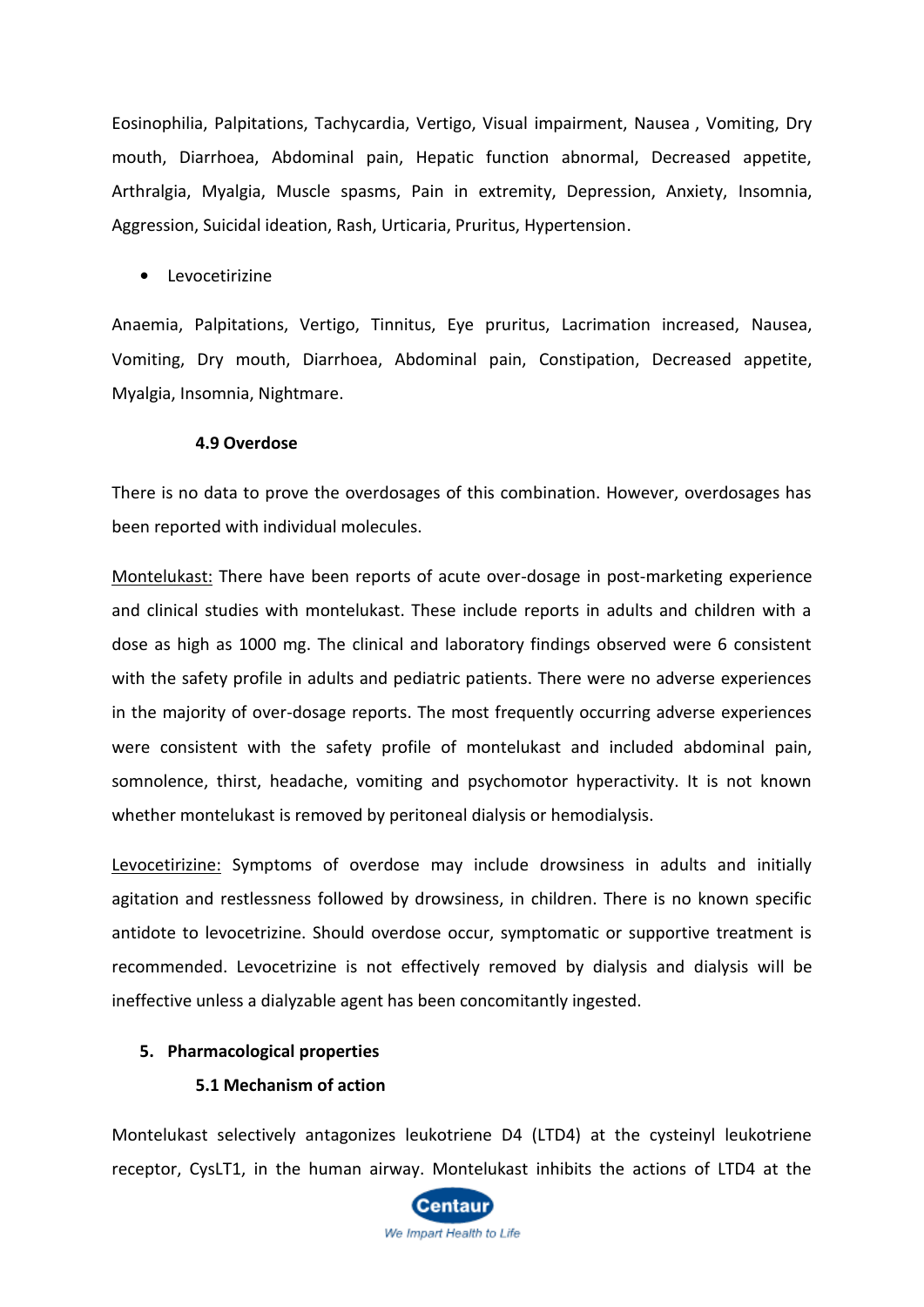CysLT1 receptor, preventing airway edema, smooth muscle contraction, and enhanced secretion of thick, viscous mucus.

Levocetirizine is an inverse agonist that decreases activity at histamine H1 receptors. This in turn prevents the release of other allergy chemicals and increased blood supply to the area, and provides relief from the typical symptoms associated with seasonal and perennial allergic rhinitis. It does not prevent the actual release of histamine from mast cells.

#### **5.2 Pharmacodynamic properties**

Montelukast, like zafirlukast, is a leukotriene receptor antagonist used as an alternative to anti-inflammatory medications in the management and chronic treatment of asthma and exercise-induced bronchospasm (EIB). Unlike zafirlukast, montelukast does not inhibit CYP2C9 or CYP3A4 and is, therefore, not expected to affect the hepatic clearance of drugs metabolized by these enzymes.

#### **5.3 Pharmacokinetic properties**

Peak plasma concentrations of montelukast are achieved in 3 to 4 hours after oral doses. The mean oral bioavailability is 64%. Montelukast is more than 99% bound to plasma proteins. It is extensively metabolised in the liver by cytochrome P450 isoenzymes CYP3A4, CYP2A6, and CYP2C9, and is excreted principally in the faeces via the bile.

Levocetirizine is rapidly and extensively absorbed following oral administration. In adults, peak plasma concentrations are achieved 0.9 hour after administration of the oral tablet. Levocetirizine is poorly metabolized and undergo renal excretion.

## **6. Nonclinical properties**

## **6.1 Animal Toxicology or Pharmacology**

No mortality occurred following a single oral administration of montelukast sodium at doses up to 5000 mg/kg, in mice and rats, (15 000 mg/m2 and 29 500 mg/m2 in mice and rats, respectively) the maximum dose tested (oral aLD50 >5000 mg/kg). This dose is equivalent to

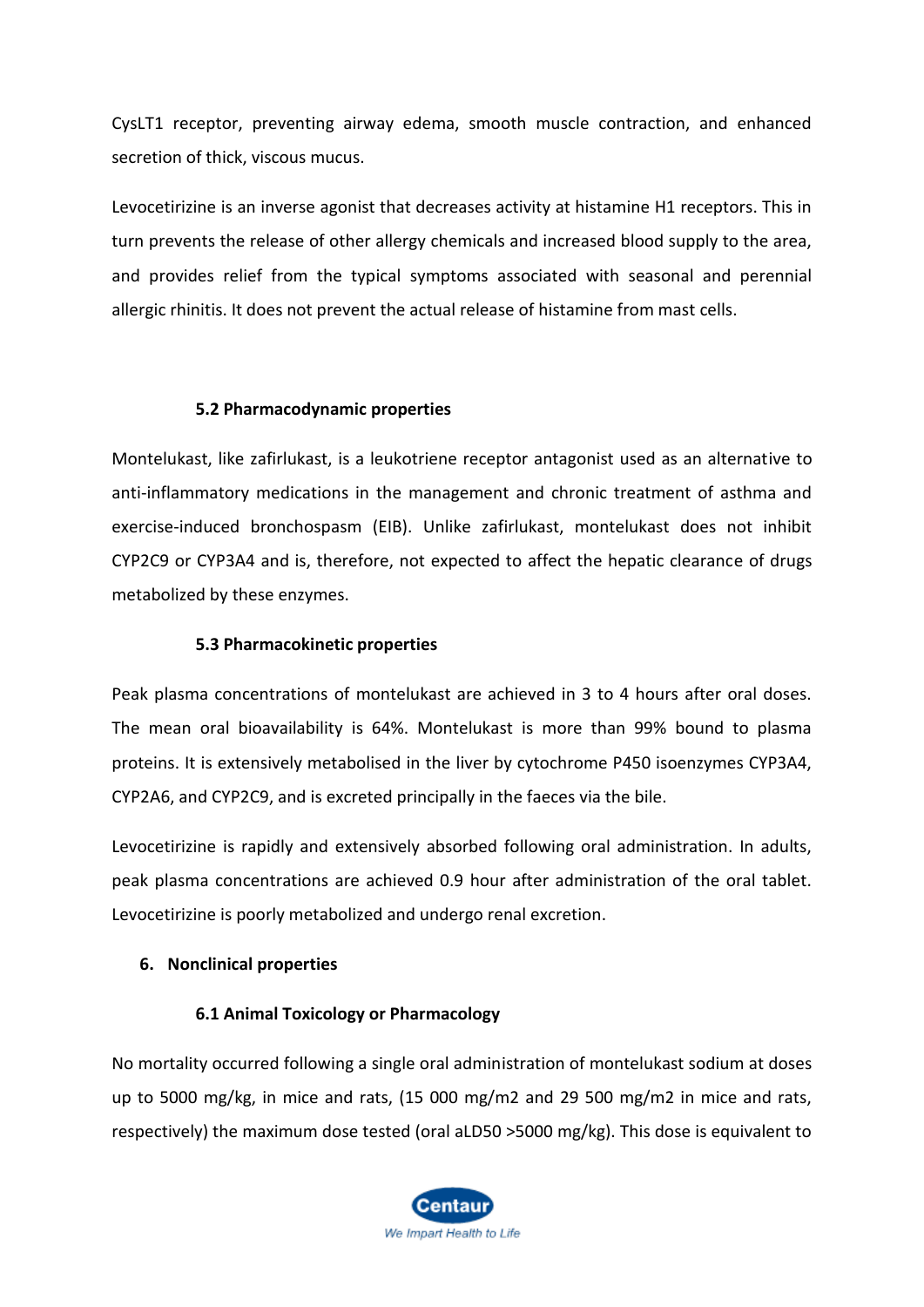25 000 times the recommended daily adult human dose (determined using mg/kg/day values) .

## **7. Description**

Levocetirizine is in a class of medications called antihistamines. Its chemical name is 2-(2-{4- [(R)-(4-chlorophenyl)(phenyl)methyl]piperazin-1-yl}ethoxy)acetic acid dihydrochloride and its structural formula is:

0H

Its empirical formula is C21H25ClN2O3, and its molecular weight is 388.8878 g/mol.

Montelukast is a drug which is used for the treatment of asthma. Montelukast is considered to be a practically insoluble (in water) and relatively neutral molecule. Montelukast has been detected in multiple biofluids, such as urine and blood. Within the cell, montelukast is primarily located in the cytoplasm and membrane (predicted from logP). Montelukast can be converted into montelukast nitrile.

**Molecular Formula:** C<sub>35</sub>H<sub>36</sub>ClNO<sub>3</sub>S

**Molecular Weight:** 586.2 g/mol

**Structure:**



- **8. Pharmaceutical particulars**
	- **8.1 Incompatibilities**

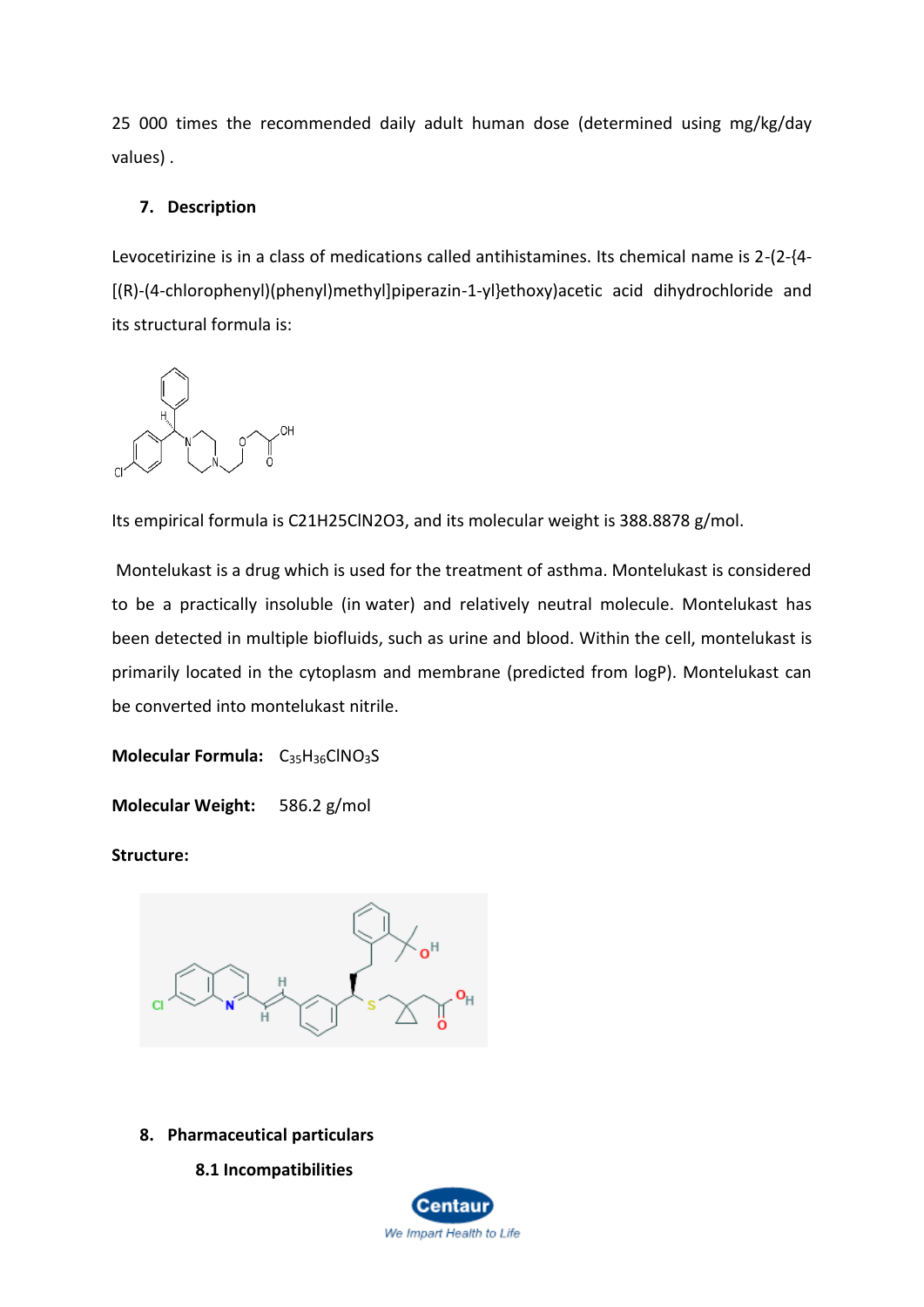There are no known incompatibilities.

## **8.2 Shelf-life**

18 months.

## **8.3 Packaging Information**

MTnL Tablet is available in strip of 10 tablets.

# **8.4 Storage and handling instructions**

Store in a cool dry place. Protect from moisture and light.

# **9. Patient Counselling Information**

# **9.1 Adverse Reactions**

Refer part 4.8

## **9.2 Drug Interactions**

Refer part 4.5

**9.3 Dosage**

## Refer part 4.2

**9.4 Storage**

Refer part 8.4

**9.5 Risk Factors**

## Refer part 4.4

## **9.6 Self-monitoring information**

## NA

**9.7 Information on when to contact a health care provider or seek emergency help**